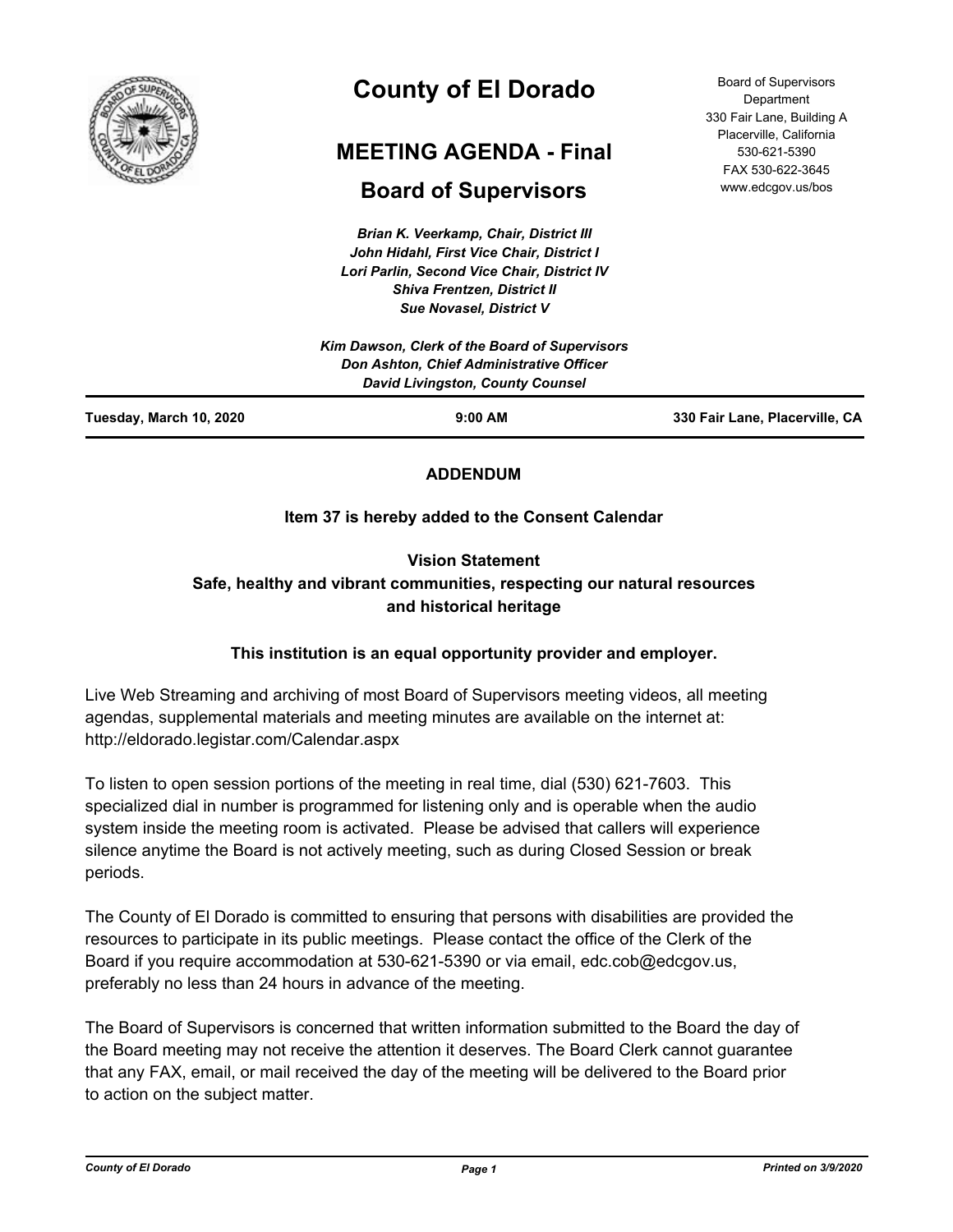The Board meets simultaneously as the Board of Supervisors and the Board of Directors of the Air Quality Management District, In-Home Supportive Services, Public Housing Authority, Redevelopment Agency and other Special Districts.

For Purposes of the Brown Act § 54954.2 (a), the numbered items on this Agenda give a brief description of each item of business to be transacted or discussed. Recommendations of the staff, as shown, do not prevent the Board from taking other action.

Materials related to an item on this Agenda submitted to the Board of Supervisors after distribution of the agenda packet are available for inspection during normal business hours in the public viewing packet located in Building A, 330 Fair Lane, Placerville or in the Board Clerk's Office located at the same address. Such documents are also available on the Board of Supervisors' Meeting Agenda webpage subject to staff's ability to post the documents before the meeting.

### **PROTOCOLS FOR PUBLIC COMMENT**

Public comment will be received at designated periods as called by the Board Chair.

Public comment on items scheduled for Closed Session will be received before the Board recesses to Closed Session.

Except with the consent of the Board, individuals shall be allowed to speak to an item only once.

On December 5, 2017, the Board adopted the following protocol relative to public comment periods. The Board adopted minor revisions to the protocol on February 26, 2019, incorporated herein:

Time for public input will be provided at every Board of Supervisors meeting. Individuals will have three minutes to address the Board. Individuals authorized by organizations will have three minutes to present organizational positions and perspectives and may request additional time, up to five minutes. At the discretion of the Board, time to speak by any individual may be extended.

Public comment on certain agenda items designated and approved by the Board may be treated differently with specific time limits per speaker or a limit on the total amount of time designated for public comment. It is the intent of the Board that quasi-judicial matters have additional flexibility depending upon the nature of the issue. It is the practice of the Board to allocate 20 minutes for public comment during Open Forum and for each agenda item to be discussed. (Note: Unless designated on the agenda, there is no Open Forum period during Special Meetings.)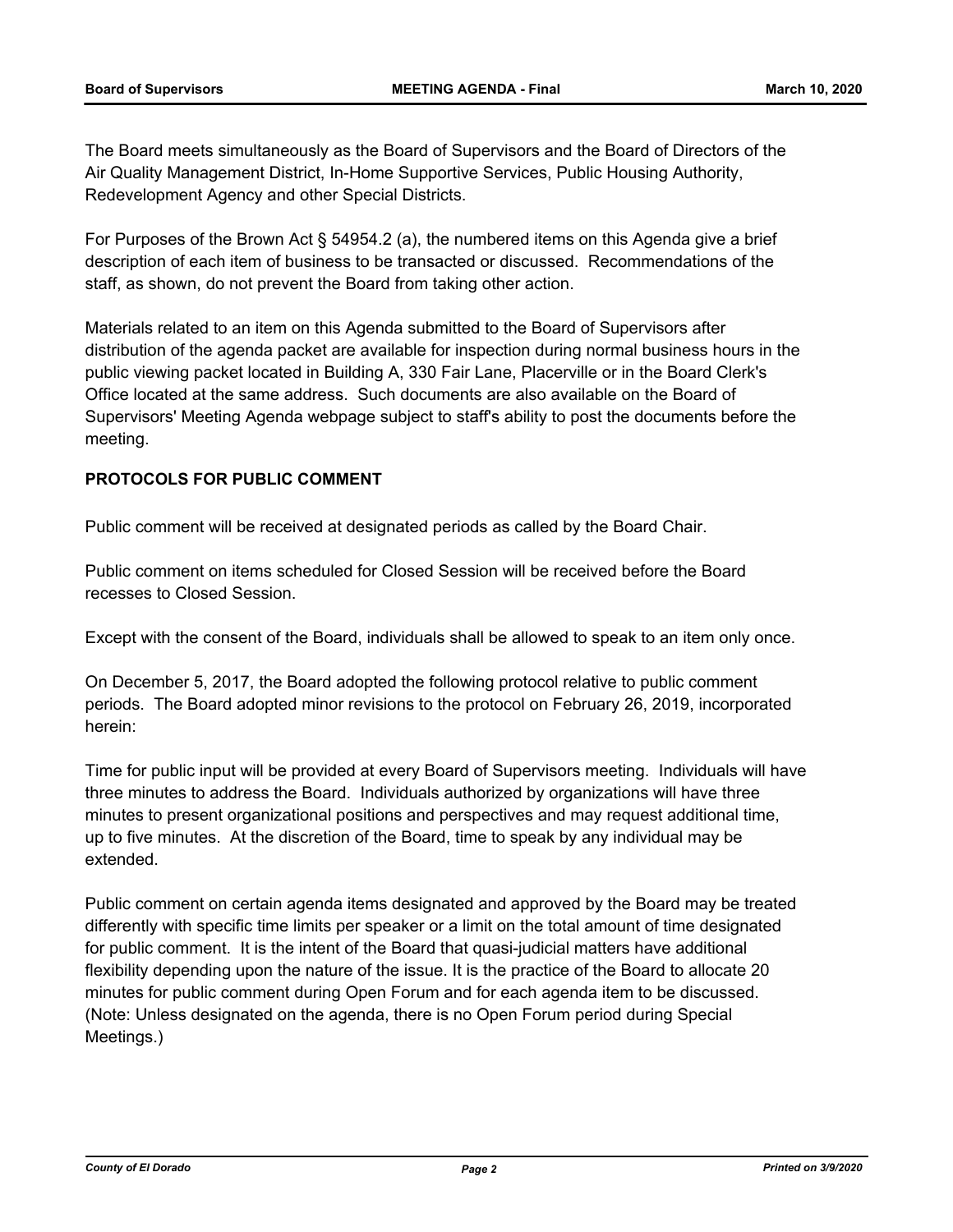Individual Board members may ask clarifying questions but will not engage in substantive dialogue with persons providing input to the Board.

If a person providing input to the Board creates a disruption by refusing to follow Board guidelines, the Chair of the Board may take the following actions:

Step 1. Request the person adhere to Board guidelines. If the person refuses, the Chair may turn off the speaker's microphone.

Step 2. If the disruption continues, the Chair may order a recess of the Board meeting.

Step 3. If the disruption continues, the Chair may order the removal of the person from the Board meeting.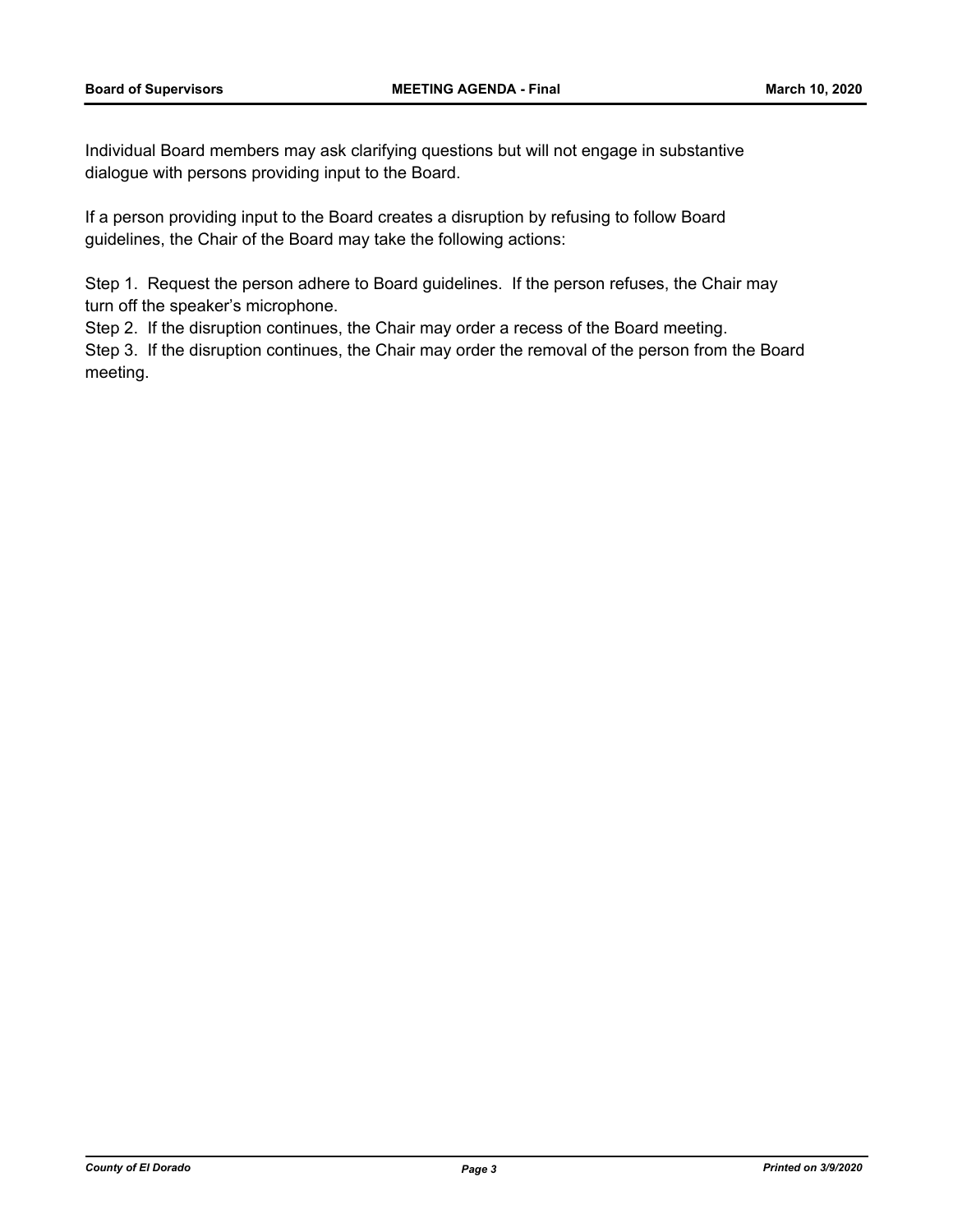#### **9:00 A.M. - CALL TO ORDER**

#### **INVOCATION AND PLEDGE OF ALLEGIANCE TO THE FLAG**

#### **ADOPTION OF THE AGENDA AND APPROVAL OF CONSENT CALENDAR**

The Board may make any necessary additions, deletions or corrections to the agenda including moving items to or from the Consent Calendar and adopt the agenda and the Consent Calendar with one single vote. A Board member may request an item be removed from the Consent Calendar for discussion and separate Board action. At the appropriate time as called by the Board Chair, members of the public may make a comment on matters on the Consent Calendar prior to Board action.

#### **OPEN FORUM**

Open Forum is an opportunity for members of the public to address the Board of Supervisors on subject matter that is not on their meeting agenda and within their jurisdiction. Public comments during Open Forum are limited to three minutes per person. Individuals authorized by organizations will have three minutes to present organizational positions and perspectives and may request additional time, up to five minutes. The total amount of time reserved for Open Forum is 20 Minutes.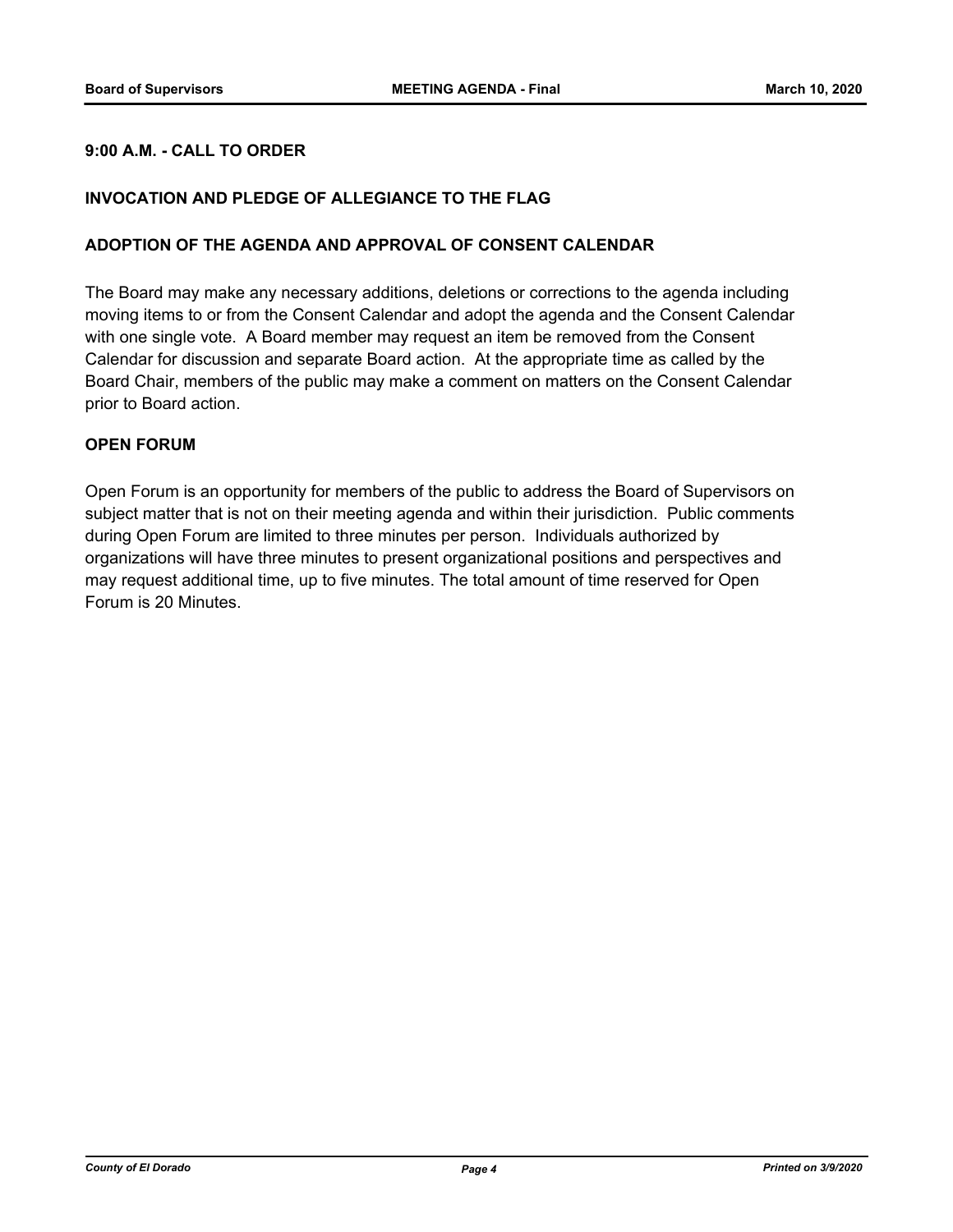#### **CONSENT CALENDAR**

**1.** [20-0345](http://eldorado.legistar.com/gateway.aspx?m=l&id=/matter.aspx?key=27550) Clerk of the Board recommending the Board approve the Minutes from the regular meeting of February 25, 2020.

#### **GENERAL GOVERNMENT - CONSENT ITEMS**

**2.** [20-0215](http://eldorado.legistar.com/gateway.aspx?m=l&id=/matter.aspx?key=27420) Chief Administrative Office, Parks Division, recommending the Board consider the following:

> 1) Make findings in accordance with County Ordinance Section 3.13.030 Contracting Out, that the ongoing aggregate of work to be performed is not sufficient to warrant the addition of permanent staff to provide helicopter services on the Rubicon Trail for maintenance specific activities; 2) Approve and authorize the Chair to sign Agreement for Services 4698 with Siller Helicopters, Inc. to provide helicopter services, materials, equipment, pilots, and ground crew to conduct maintenance activities and rock drops on the Rubicon Trail. This agreement is for a nine (9) month term beginning upon final execution of the contract, for a total not to exceed amount of \$400,000; and

3) Authorize the Purchasing Agent, or designee, to execute further documents relating to Agreement for Services 4698, including amendments which do not increase the maximum dollar amount or term of the Agreement, contingent upon approval by County Counsel and Risk Management.

**FUNDING:** California State Parks Off-Highway Vehicle Division Grant Funds.

**3.** [20-0172](http://eldorado.legistar.com/gateway.aspx?m=l&id=/matter.aspx?key=27377) Elections Office recommending the Board consider the following: 1) Approve and authorize the Registrar of Voters to sign "Voters Choice Act Implementation Agreement" No. 19S10054 with the State of California for \$212,236 to fund Vote Center implementation and outreach materials required by the Vote Center Act (VCA); and 2) Approve and authorize a budget amendment to increase revenue and appropriations to the Elections Department for Fiscal Year 2019-20 by \$100,000, with the remaining funds to be budgeted in FY 2020-21.

**FUNDING:** State and Federal Grant.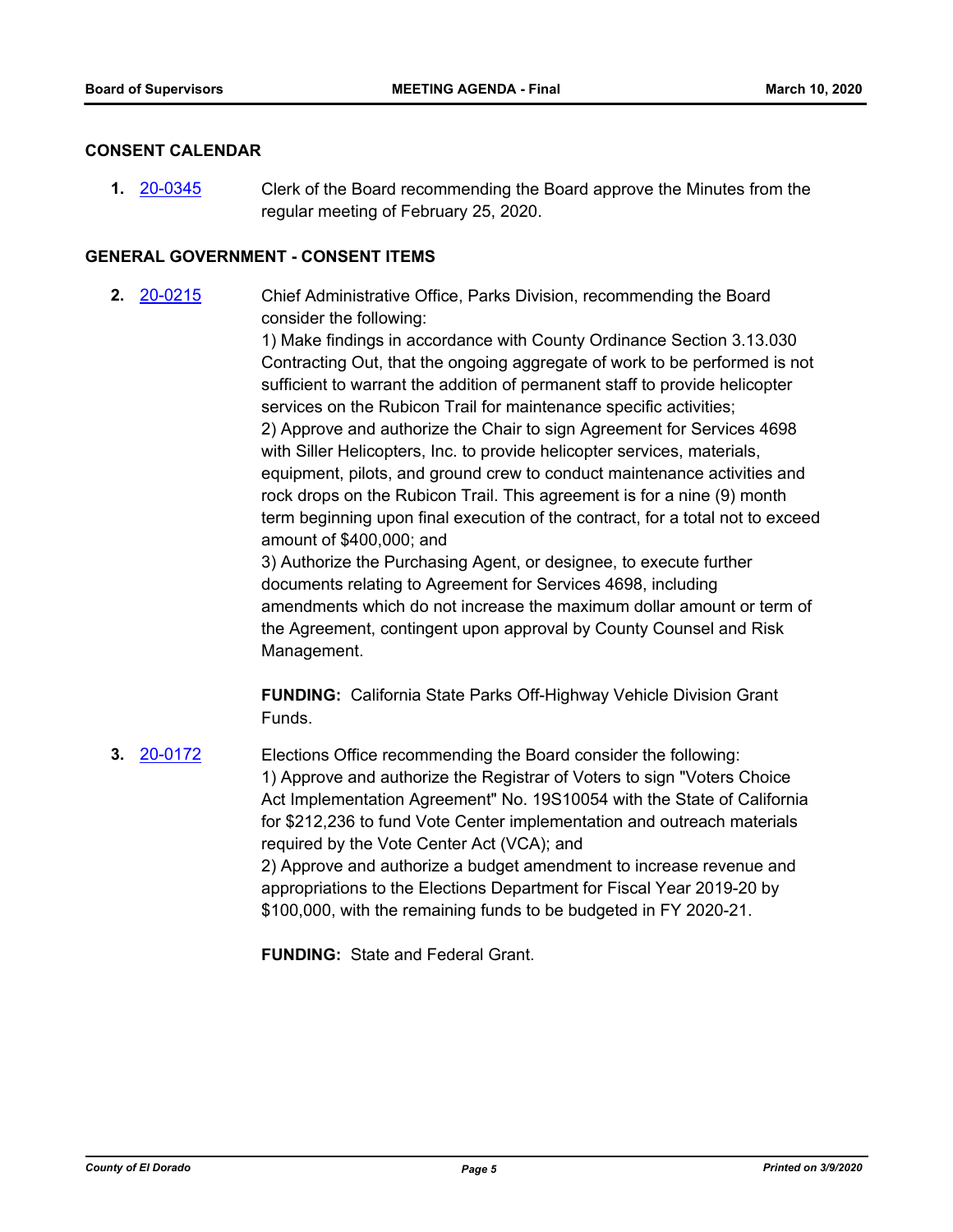**4.** [20-0103](http://eldorado.legistar.com/gateway.aspx?m=l&id=/matter.aspx?key=27308) Human Resources Department recommending the Board approve and authorize the Chair to sign Resolution **027-2020** approving compensation, including reimbursement of applicable expenses, consistent with the El Dorado County Ordinance Section 2.16.040(B), for any member of the Civil Service Commission member who serves on a Layoff Arbitration Panel.

**FUNDING:** General Fund.

**5.** [20-0286](http://eldorado.legistar.com/gateway.aspx?m=l&id=/matter.aspx?key=27491) Human Resources Department recommending the Board adopt and authorize the Chair to sign Resolution **032-2020** to correct the number of Special Investigator (District Attorney) allocated positions for the District Attorney's Office listed in Resolution 021-2020 effective February 15, 2020.

#### **FUNDING:** N/A

- **6.** [20-0259](http://eldorado.legistar.com/gateway.aspx?m=l&id=/matter.aspx?key=27464) Supervisor Hidahl recommending the Board consider authorizing the Chair to send a letter of support to Senators Feinstein and Harris in support of H.R. 5038, the Farm Workforce Modernization Act
- **7.** [20-0346](http://eldorado.legistar.com/gateway.aspx?m=l&id=/matter.aspx?key=27551) Supervisor Novasel recommending the Board consider the following: 1) Approve the reappointment of Jason Drew to continue serving as the lay member representing El Dorado County on the Tahoe Regional Planning Agency Advisory Planning Commission; and 2) Forward this reappointment of Jason Drew to the Tahoe Regional Planning Agency Governing Board for final approval.
- **8.** [20-0351](http://eldorado.legistar.com/gateway.aspx?m=l&id=/matter.aspx?key=27556) Supervisor Novasel recommending the Board make the following District V specific appointments: 1) Planning Commission: Appoint Amanda Ross, District V Member, Term Expiration 1/1/2023; and 2) Commission on Aging: Appoint Penny Huber, District V Member, Term Expiration 1/1/2023.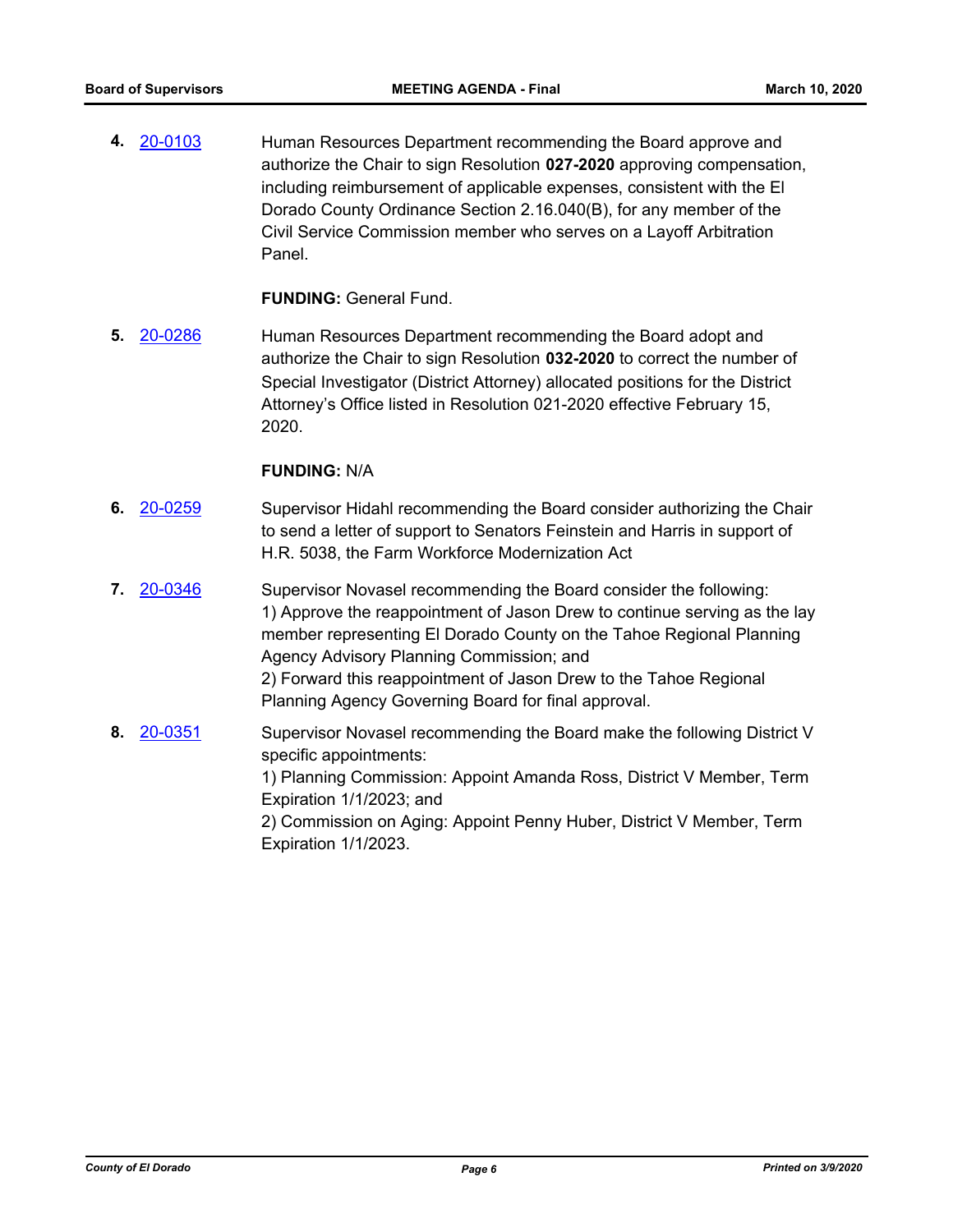#### **HEALTH AND HUMAN SERVICES - CONSENT ITEMS**

**9.** [20-0012](http://eldorado.legistar.com/gateway.aspx?m=l&id=/matter.aspx?key=27216) Health and Human Services Agency recommending the Board: 1) Adopt and authorize the Chair to sign Resolution **028-2020**, which delegates authority to the Health and Human Services Agency Director, or designee, to execute "Short-Term Residential Treatment Program (STRTP) Short-Form" boilerplate agreements; and 2) Approve the use of the "Short-Term Residential Treatment Program Short-Form" boilerplate agreements, with a term of 90 days and a maximum obligation of \$9,999, on an "as needed" basis in order to place foster youth and children in need of Specialty Mental Health Services into an accredited STRTP facility.

> **FUNDING:** Federal and State Funding: 50% Medi-Cal, 50% Realignment.

**10.** [20-0235](http://eldorado.legistar.com/gateway.aspx?m=l&id=/matter.aspx?key=27440) Health and Human Services Agency recommending the Board: 1) Approve and authorize the Chair to sign the attached Memorandum of Understanding (MOU) AMS-359 with Barton Healthcare System, Inc., to provide financial support towards Current Agreement 4106 by and between The Center for Common Concerns (HomeBase) and the Health and Human Services Agency to provide strategic and technical assistance, and guidance to the El Dorado Opportunity Knocks Continuum of Care; and 2) Authorize the Director of Health and Human Services, or designee, to

execute further documents relating to MOU AMS-359, including amendments which do not decrease the maximum dollar amount or term of the Agreement, and contingent upon approval by County Counsel.

**FUNDING:** Funding from Sponsor.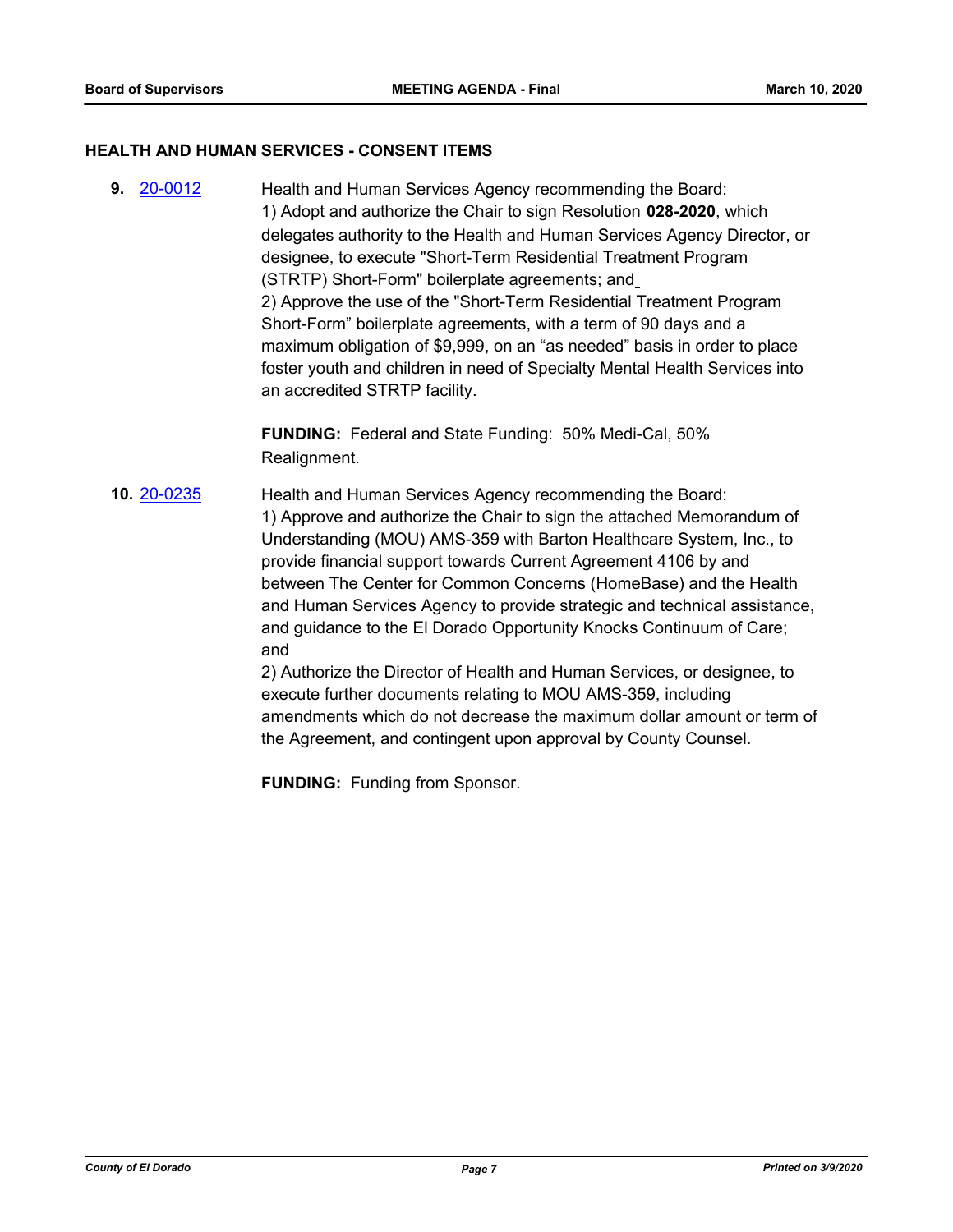**11.** [20-0097](http://eldorado.legistar.com/gateway.aspx?m=l&id=/matter.aspx?key=27302) Health and Human Services Agency recommending the Board: 1) Approve and authorize the Chair to sign Amendment I to Agreement for Services 3087, with EDCA Lifeskills, Inc., for the provision of senior peer counseling services, which increases the maximum contractual obligation for FY 2019-20 by \$8,000 for a new maximum obligation of \$88,000, with no change to the original term of July 1, 2018 through June 30, 2020; 2) Make findings in accordance with County Ordinance 3.13.030 (B) "Specialty skills and qualifications not expressly identified in County classifications are involved in the performance of the work"; therefore contracted services can be provided under Agreement 3087; and 3) Authorize the Purchasing Agent, or designee, to execute further documents relating to Agreement for Services 3087, including amendments which do not increase the maximum dollar amount or term of the Agreement, and contingent upon approval by County Counsel and Risk Management.

**FUNDING:** State Funding: 100% Mental Health Services.

**12.** [20-0315](http://eldorado.legistar.com/gateway.aspx?m=l&id=/matter.aspx?key=27520) Health and Human Services Agency and Human Resources recommending the Board appoint Nicole Ebrahimi-Nuyken to the position of Director of Mental Health, effective April 11, 2020, at step two of the salary range (annual salary of \$153,920).

> **FUNDING:** Behavioral Health Funding - Estimated State 50%; Federal 43%; Other 7%.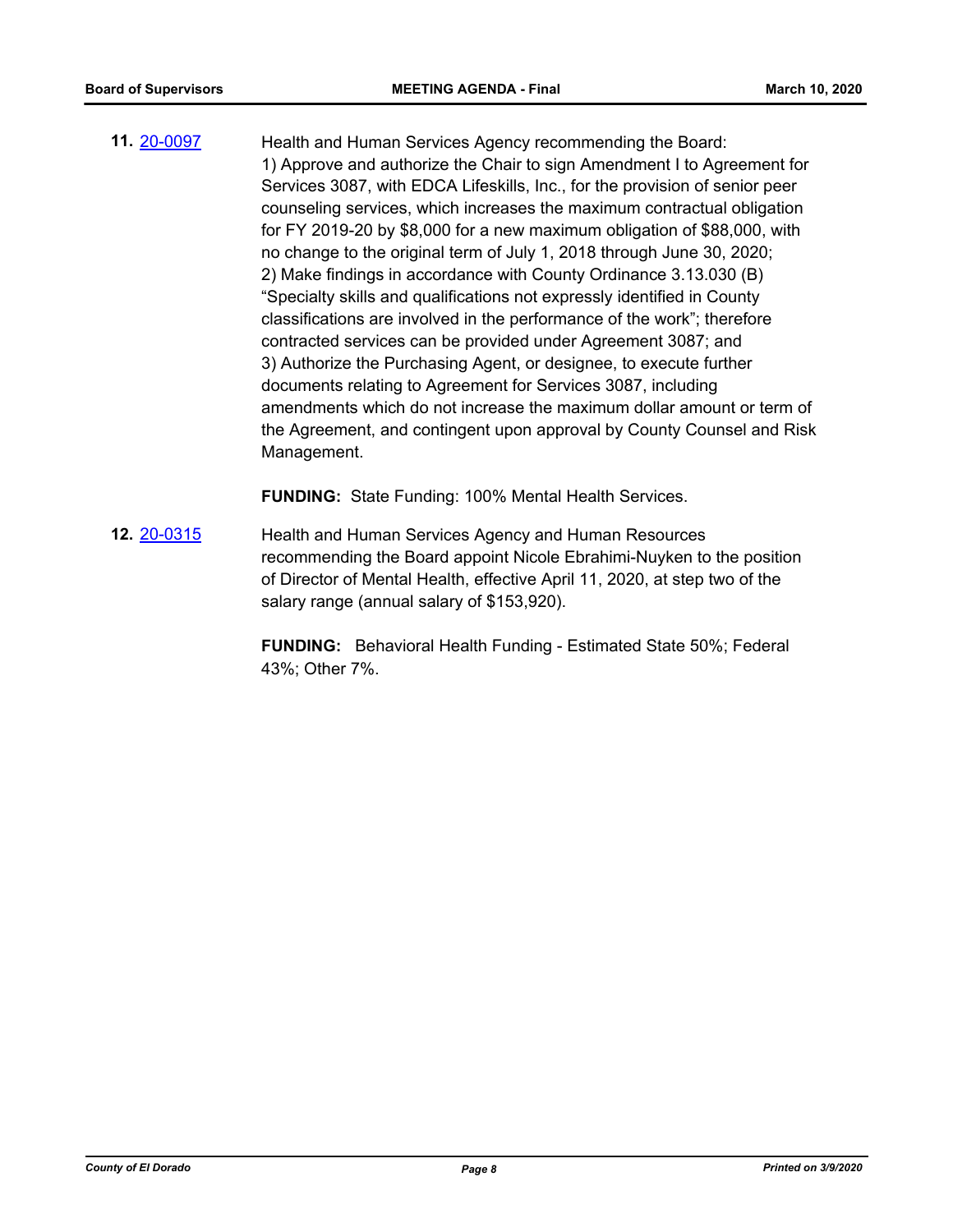#### **LAND USE AND DEVELOPMENT - CONSENT ITEMS**

**13.** [20-0129](http://eldorado.legistar.com/gateway.aspx?m=l&id=/matter.aspx?key=27334) Air Quality Management District (AQMD) recommending the Board, acting as the AQMD Board of Directors, make the following amendments to the Drive Clean program:

> 1) Restrict eligibility of Plug in Hybrids Electric Vehicles (PHEVs) to those with an electric range of  $\geq$  35 miles;

2) Restrict eligibility of PHEVs and EVs to those with a base MSRP of ≤ \$60,000;

3) Reduce the incentive amount from \$1,000 to \$599;

4) Require vehicle purchase within 2 months of receiving pre-approval;

5) Require the submittal of all documentation within 3 months after vehicle purchase; and

6) Limit the number of incentives available per household to one.

**FUNDING:** AB 2766 DMV Motor Vehicle Emission Reduction Subvention Fees.

**14. [20-0188](http://eldorado.legistar.com/gateway.aspx?m=l&id=/matter.aspx?key=27393)** Air Quality Management District (AQMD) recommending the Board, acting as the AQMD Board of Directors:

1) Award the following eligible AB 2766 2020/2021projects;

a) South Fork Arts and Recreation (SoFAR) Coloma Shuttle (\$256,215);

b) El Dorado County Chamber of Commerce Stay & Play Shuttle (\$123,500);

c) Cameron Park Community Services District Summer Spectacular Shuttle (\$2,942);

d) El Dorado County Fair Shuttle (\$80,000); and

2) Authorize the Air Pollution Control Officer to execute funding agreements with the applicants of the awarded projects, pending approval of County Counsel and Risk Management;

3) Approve the addition of a 15 passenger van to the Department of Transportation's Fleet Services Fixed Asset list and authorize the purchase of the van to be used for the SoFar Coloma Shuttle (\$46,000 of the \$256,215 award); and

4) Approve and authorize the Chair to sign a budget transfer appropriating funds for the purchase of the passenger van (4/5 vote required).

5) Direct AQMD to issue another Request for Proposals to solicit additional motor vehicle emission reduction projects with remaining unawarded funding.

**FUNDING:** California Department of Motor Vehicles AB 2766 Subvention Funds.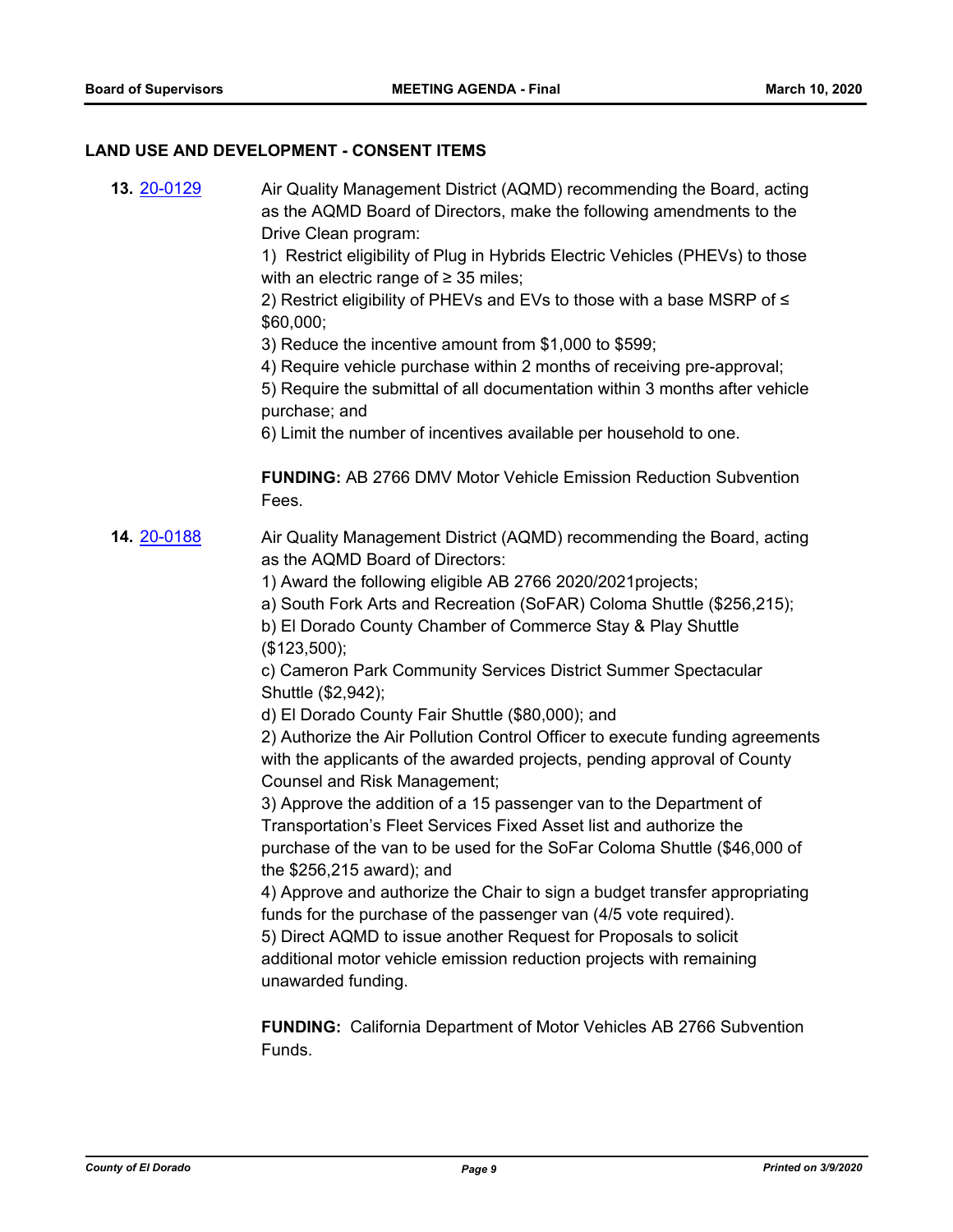| 15. 20-0209 | Department of Transportation recommending the Board consider the<br>following pertaining to the 2020 Various West Slope Pavement<br>Rehabilitation Projects, CIP 36302100, Contract 4674:<br>1) Approve and adopt the Contract Documents; and<br>2) Authorize advertisement for construction bids.                                                                                                                                                                                                                                                                                                                                                                                                                                                                                                                                                                                                                                                                                                                                                                                                                                                                                                                                                                                                                                                                                                                                                             |
|-------------|----------------------------------------------------------------------------------------------------------------------------------------------------------------------------------------------------------------------------------------------------------------------------------------------------------------------------------------------------------------------------------------------------------------------------------------------------------------------------------------------------------------------------------------------------------------------------------------------------------------------------------------------------------------------------------------------------------------------------------------------------------------------------------------------------------------------------------------------------------------------------------------------------------------------------------------------------------------------------------------------------------------------------------------------------------------------------------------------------------------------------------------------------------------------------------------------------------------------------------------------------------------------------------------------------------------------------------------------------------------------------------------------------------------------------------------------------------------|
|             | <b>FUNDING:</b> Road Repair and Accountability Act of 2017 (SB1-RMRA)<br>(100%) (No Federal Funds).                                                                                                                                                                                                                                                                                                                                                                                                                                                                                                                                                                                                                                                                                                                                                                                                                                                                                                                                                                                                                                                                                                                                                                                                                                                                                                                                                            |
| 16. 20-0083 | Department of Transportation recommending the Board consider the<br>following:<br>1) Approve and authorize the Chair to sign the Notice of Acceptance with<br>Granite Construction Company for the Silver Fork Road at South Fork<br>American River - Bridge Rehabilitation Project, Contract 2741, CIP 77124;<br>and<br>2) Approve and authorize the Clerk of the Board to release the Payment<br>and Performance Bonds to the Surety upon notification from the<br>Department of Transportation, after the one-year guarantee period.                                                                                                                                                                                                                                                                                                                                                                                                                                                                                                                                                                                                                                                                                                                                                                                                                                                                                                                        |
|             | <b>FUNDING:</b> Highway Bridge Program (100%). (Federal Funds).                                                                                                                                                                                                                                                                                                                                                                                                                                                                                                                                                                                                                                                                                                                                                                                                                                                                                                                                                                                                                                                                                                                                                                                                                                                                                                                                                                                                |
| 17. 20-0224 | Department of Transportation recommending the Board approve and<br>authorize the Chair to sign the following Amendments to the Agreements<br>for Services with Dewberry Engineers Inc. modifying various administrative<br>details related to their acquisition of Drake, Haglan and Associates, Inc.,<br>with no changes to the compensation, rate schedule, term, or scope of<br>work of the Agreements:<br>1) First Amendment to Agreement 274-S1711 which provides structural<br>design and geotechnical support services for the Greenstone Road at<br>Slate Creek - Bridge Replacement Project;<br>2) First Amendment to Agreement 278-S1711 which provides structural<br>design and geotechnical support services for the Hanks Exchange at<br>Squaw Hollow Creek - Bridge Replacement Project;<br>3) First Amendment to Agreement 3551 which provides structural design<br>and geotechnical support services for the Newtown Road at South Fork<br>Weber Creek - Bridge Replacement Project;<br>4) First Amendment to Agreement 2885 which provides construction<br>management and environmental support services for the Sly Park Road at<br>Clear Creek Crossing - Bridge Replacement Project; and<br>5) First Amendment to Agreement 3392 which provides on-call structural<br>engineering and associated services for various Capital Improvement<br>Program Projects.<br><b>FUNDING:</b> Various funding sources as detailed in the Department of |

Transportation's Capital Improvement Program, including federal, state, and local funding.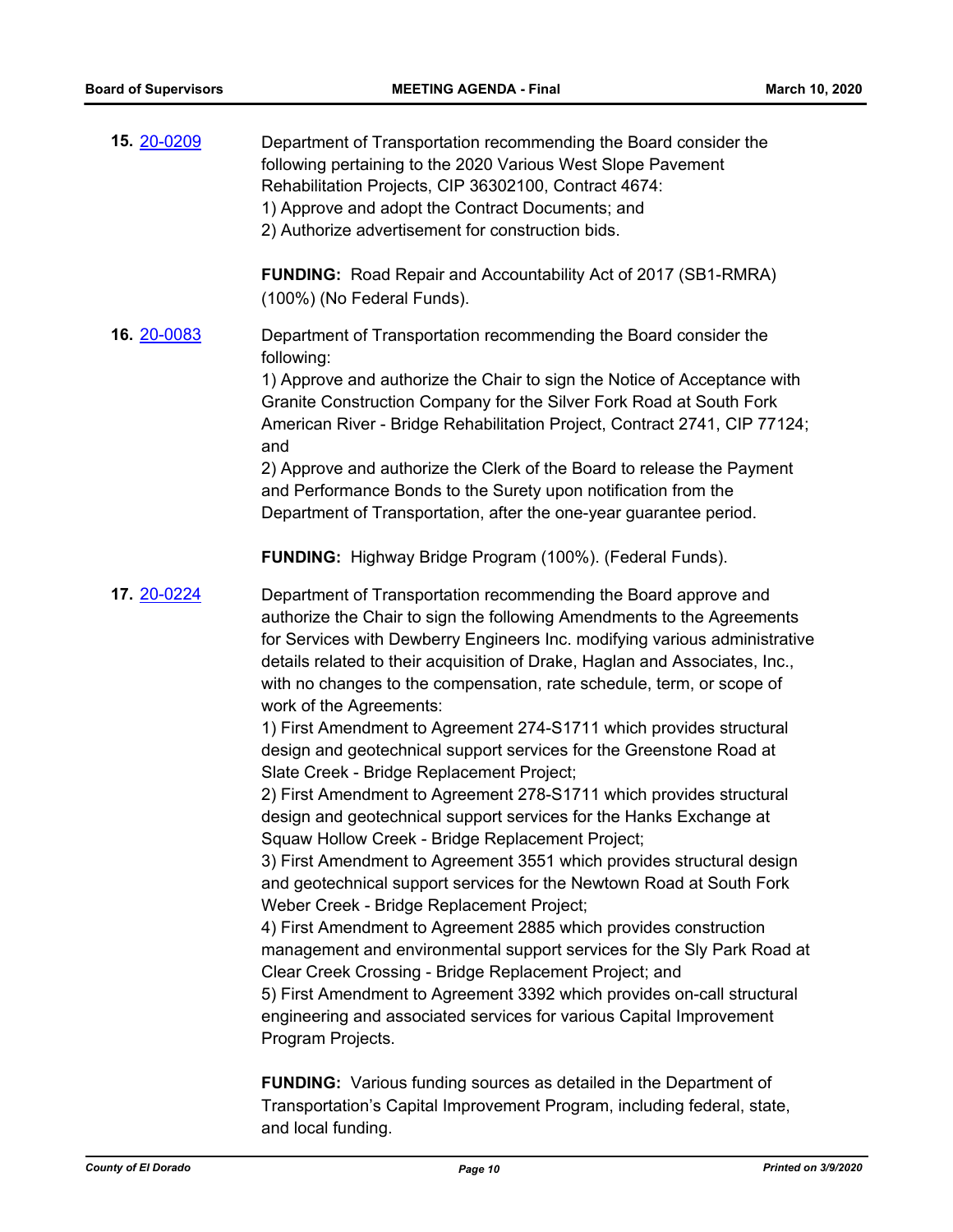**18.** [20-0170](http://eldorado.legistar.com/gateway.aspx?m=l&id=/matter.aspx?key=27375) Planning and Building Department, Planning Services Division, Long Range Planning recommending the Board: 1) In accordance with Board Policy A-6, accept the grant award in the amount of \$310,000 for Senate Bill 2 Building Homes and Jobs Act Planning Grants Program funds for SB2 grant application approved by the Board on October 22, 2019; and 2) Adopt and authorize the Chair to sign Resolution **030-2020** to authorize the Planning and Building Department Director, or designee, to execute the grant agreement 19O- PGP-13433 and subsequent amendments thereto that do not affect the dollar amount or the term and to sign other grant related documents, contingent upon approval by County Counsel and Risk Management.

**FUNDING:** State Senate Bill 2 Funding - Building Homes and Jobs Act Grants Program.

**19.** [20-0203](http://eldorado.legistar.com/gateway.aspx?m=l&id=/matter.aspx?key=27408) Planning and Building Department, Building Division, recommending the Board, in accordance with Health and Safety Code Section 13869.7(c), take the following actions:

> 1) Adopt and authorize the Chair to sign Resolutions that ratify ordinances adopted by each of the following districts to reflect changes to the *California Fire Code, 2019 Edition;* delegate the enforcement of the ordinances to the respective Fire Department Chief; and rescind the previous Resolutions adopted in 2017:

a) Resolution **035-2020** - Cameron Park Community Services District; b) Resolution **036-2020** - Diamond Springs-El Dorado Fire Protection District;

- c) Resolution **037-2020**  El Dorado County Fire Protection District;
- d) Resolution **038-2020**  El Dorado Hills County Water District;
- e) Resolution **039-2020**  Garden Valley Fire Protection District;
- f) Resolution **040-2020**  Georgetown Fire Protection District;
- g) Resolution **041-2020**  Lake Valley Fire Protection District;
- h) Resolution **042-2020**  Meeks Bay Fire Protection District;
- i) Resolution **043-2020**  Mosquito Fire Protection District;
- j) Resolution **044-2020**  Pioneer Fire Protection District; and
- k) Resolution **045-2020**  Rescue Fire Protection District; and

2) Direct staff to transmit the Board's determination to each District within 15 days of the determination.

**FUNDING:** N/A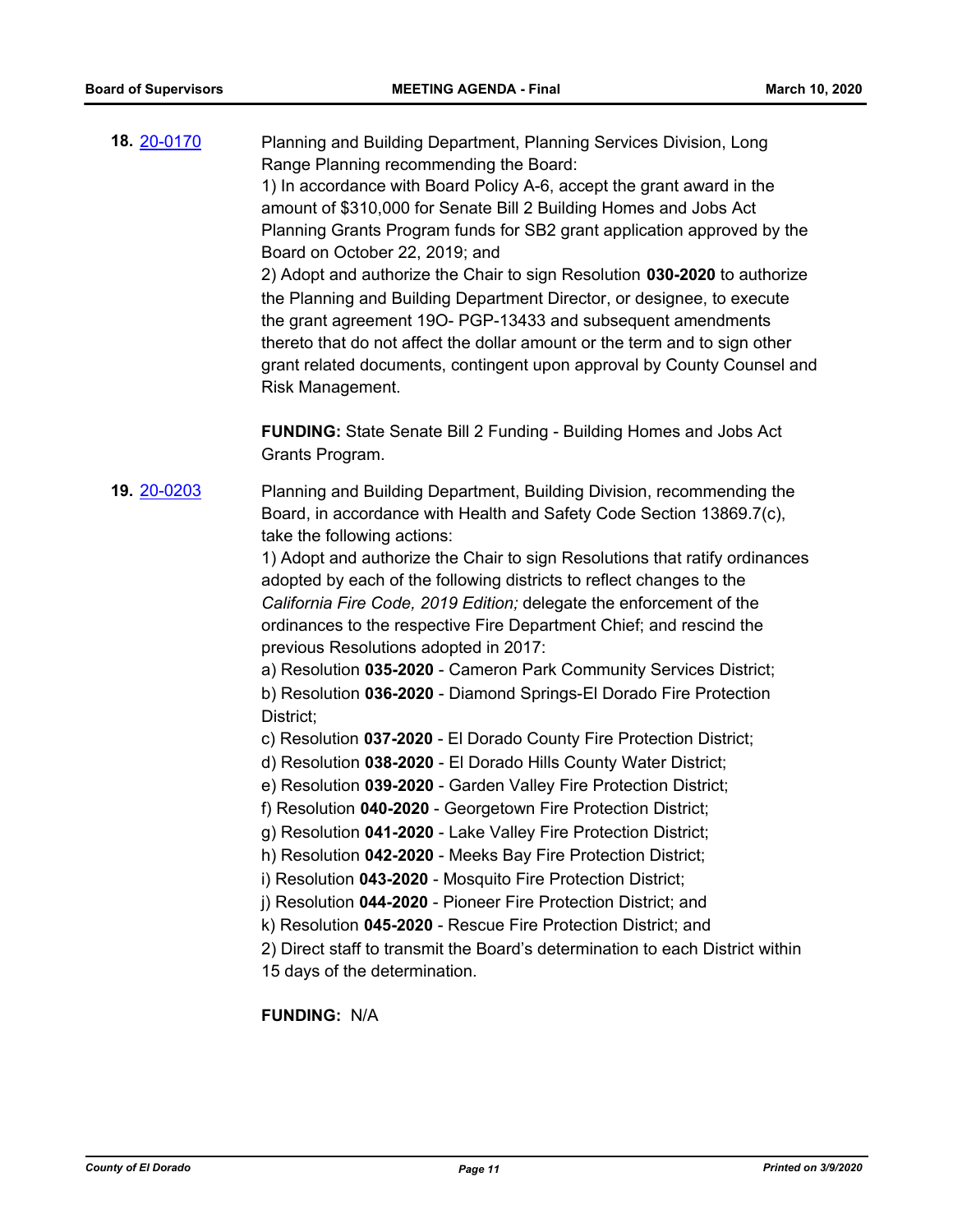#### **LAW AND JUSTICE - CONSENT ITEMS**

**20.** [20-0217](http://eldorado.legistar.com/gateway.aspx?m=l&id=/matter.aspx?key=27422) Probation Department recommending the Board: 1) Approve and authorize Brian Richart, Chief Probation Officer, to sign and submit the Grant Agreement BSCC 0016-18-MH with the Board of State Community Corrections (BSCC); 2) Adopt and authorize the Chair to sign Resolution **031-2020** authorizing the Probation Department to take necessary actions to establish a County Trust Account for grant funding received in the amount of \$26,460 for Mental Health Training through the BSCC; and 3) Approve a budget transfer in the amount of \$26,460 recognizing Fiscal Year 2019-2020 an increase in State Revenues, BSCC Grant revenues and an increase in operating expenditures. (4/5 vote required)

#### **FUNDING:** N/A

- **21.** [20-0275](http://eldorado.legistar.com/gateway.aspx?m=l&id=/matter.aspx?key=27480) Probation Department recommending the Board adopt and authorize the Chair to sign Resolution **029-2020** to:
	- 1) Delete one filled full time equivalent (1.0 FTE) Assistant Superintendent - Institutions allocation; and

2) Authorize the Human Resources Department to initiate and process a reduction in force.

**FUNDING:** Reduction in General Fund costs.

#### **END CONSENT CALENDAR**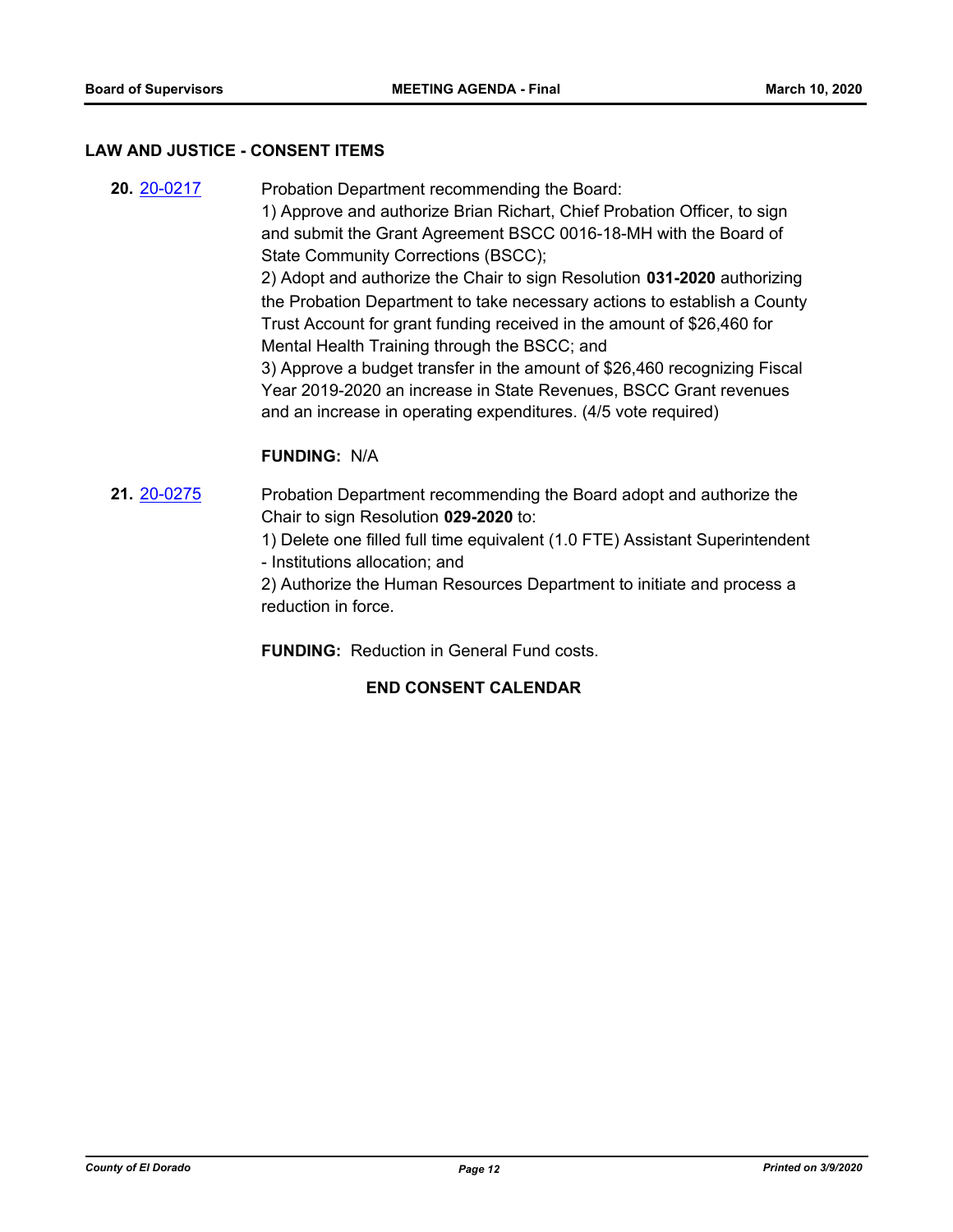## **DEPARTMENT MATTERS (Items in this category may be called at any time)**

| 22. 19-1516 | Department of Transportation recommending the Board take the following<br>actions related to the U.S. 50/Ponderosa Rd/So. Shingle Rd Interchange<br>Improvements Project, CIP 71333:<br>1) Adopt the California Environmental Quality Act (CEQA) and National<br>Environmental Policy Act (NEPA) Initial Study with Proposed Mitigated<br>Negative Declaration/Environmental Assessment with Finding of No<br>Significant Impact (IS/MND/EA/FONSI); and<br>2) Approve Build Alternative 1 as described in the IS/MND/EA/FONSI and<br>revised per the attached Errata Sheet (Exhibit A). (Est. Time: 15 Min.)<br>(Cont. 2/11/20, Item 18) |
|-------------|------------------------------------------------------------------------------------------------------------------------------------------------------------------------------------------------------------------------------------------------------------------------------------------------------------------------------------------------------------------------------------------------------------------------------------------------------------------------------------------------------------------------------------------------------------------------------------------------------------------------------------------|
|             | <b>FUNDING:</b> El Dorado County TIM Fee Program. The Project may also be<br>eligible for state and federal grant funds.                                                                                                                                                                                                                                                                                                                                                                                                                                                                                                                 |
| 23. 20-0321 | Supervisor Parlin recommending the Board provide additional direction on<br>the draft Public Facilities Financing Plan for the MC&FP Phase II which<br>includes the following:<br>1) Provide the Board with a legal analysis of whether MC&FP funds can<br>reimburse Tribe Funds and the General Fund if the MC&FP projects can<br>be funded by other revenue sources; and<br>2) Provide the Board with an updated MC&FP Phase II - Public Financing<br>Plan utilizing a list of currently committed projects. (Est. Time: 10 Min.)                                                                                                      |
| 24. 20-0287 | Chief Administrative Office recommending the Board review the<br>membership of the Fire and Emergency Medical Services ad hoc<br>committee and take related action. (Est. Time: 10 Min.)                                                                                                                                                                                                                                                                                                                                                                                                                                                 |
| 25. 20-0029 | Chief Administrative Office recommending the Board:<br>1) Receive and file the attached Fiscal Year 2019-20 Mid-Year Budget<br>Report; and<br>2) Approve updated Budget Policies (Board Policy B-16) reflecting the<br>addition of a Capital (Fixed) Asset budget policy. (Est. Time: 30 Min.)<br>(Cont. 2/25/2020, Item 30)                                                                                                                                                                                                                                                                                                             |
| 26. 20-0293 | Chief Administrative Office recommending the Board receive informational<br>presentations from the listed Departments as part of the preparation for the<br>Fiscal Year 2020-21 Budget development process:<br>1) Auditor-Controller;<br>2) Agriculture Department;<br>3) Surveyor;<br>4) Elections; and                                                                                                                                                                                                                                                                                                                                 |

5) Health & Human Services. (Est. Time: 1 Hr. 20 Min.)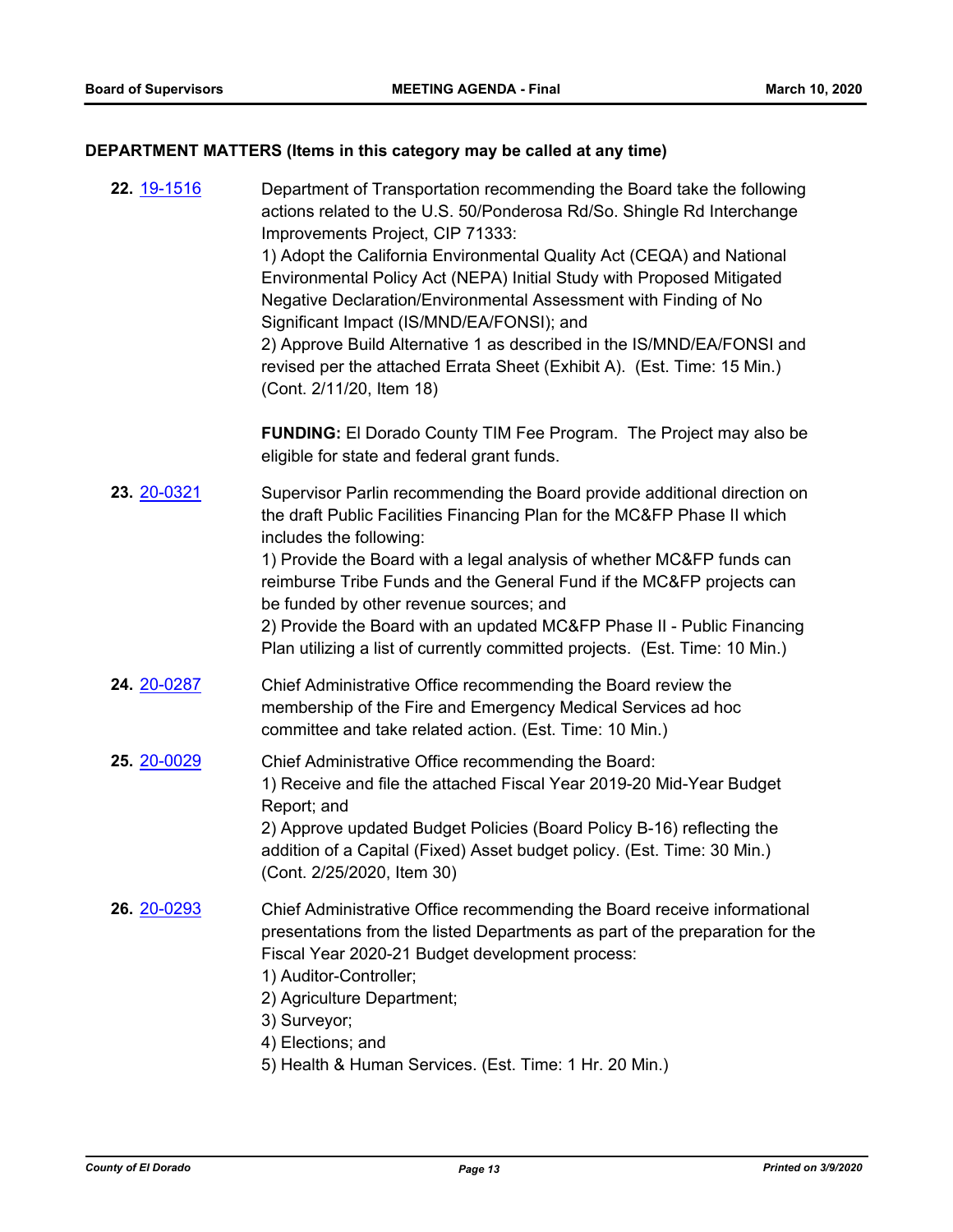- **27.** [20-0052](http://eldorado.legistar.com/gateway.aspx?m=l&id=/matter.aspx?key=27257) Chief Administrative Office recommending the Board receive informational presentations from the listed Departments as part of the preparation for the Fiscal Year 2020-21 Budget development process:
	- 1) Environmental Management;
	- 2) Library;

3) Human Resources;

- 4) Treasurer-Tax Collector; and
- 5) Chief Administrative Office Administration & Budget. (Est. Time: 1 Hr.) (Cont. 2/25/2020, Item 29)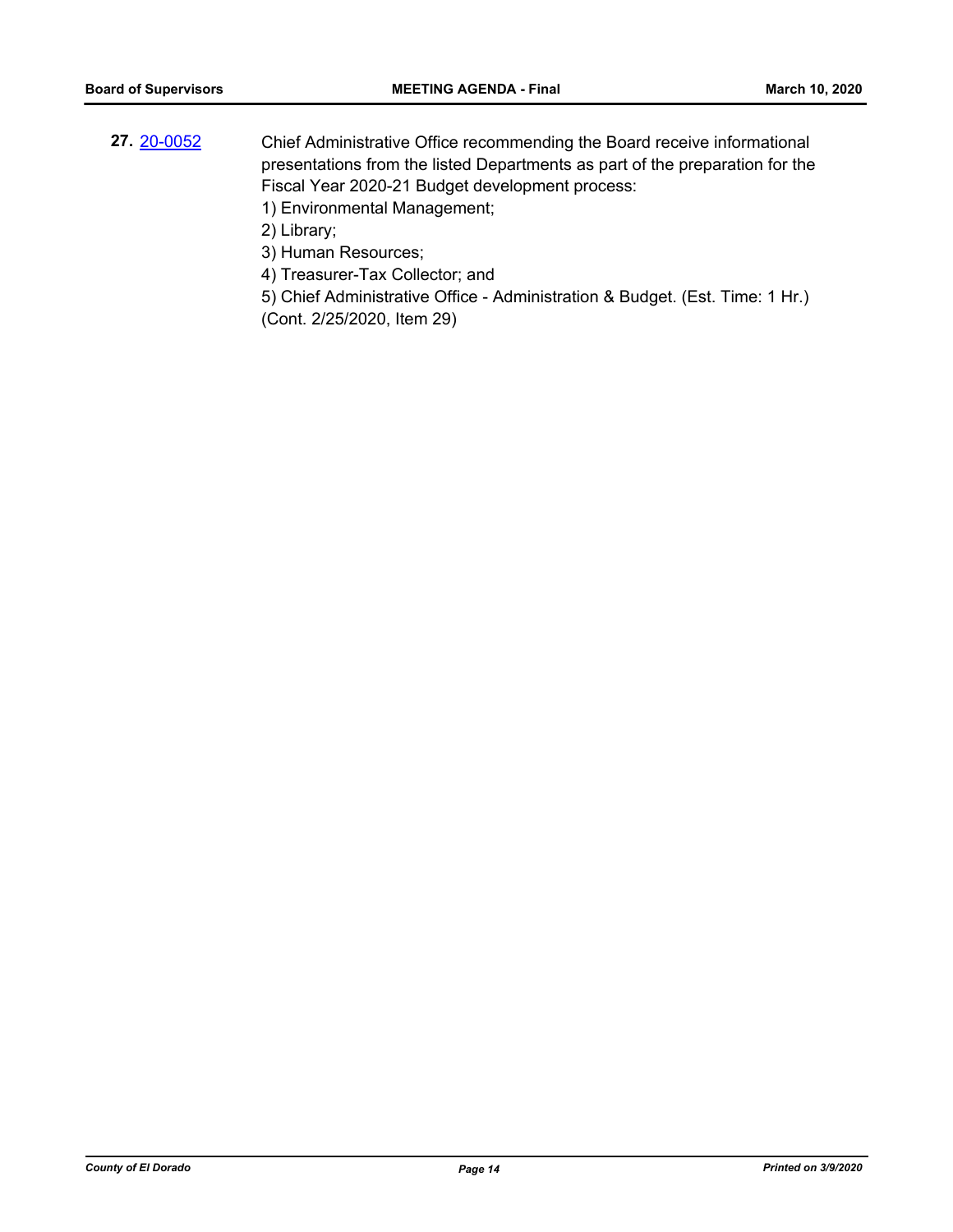#### **10:00 A.M. - TIME ALLOCATION (Items will not be heard prior to the time stated)**

**28.** [20-0077](http://eldorado.legistar.com/gateway.aspx?m=l&id=/matter.aspx?key=27282) Supervisor Veerkamp recommending the Board receive and file a presentation by Dr. Ed Manansala, County Superintendent of Schools, El Dorado County Office of Education, providing an update to the Board and members of the public on the State of Education in the County of El Dorado. (Est. Time: 20 Min.)

#### **10:30 A.M. - TIME ALLOCATION (Items will not be heard prior to the time stated)**

**29.** [20-0316](http://eldorado.legistar.com/gateway.aspx?m=l&id=/matter.aspx?key=27521) Chief Administrative Office recommending the Board receive a presentation from Kim Vann, State Director of Rural Development with the USDA regarding grant opportunities for Broadband implementation in El Dorado County. (Est. Time: 20 Min.)

#### **FUNDING:** N/A

**30.** [20-0288](http://eldorado.legistar.com/gateway.aspx?m=l&id=/matter.aspx?key=27493) Chief Administrative Office recommending the Board authorize the Purchasing Agent to negotiate and execute Amendment I to the Agreement (FENIX 4555) with NEO Fiber, Inc, dba Neo Connect, increasing the not-to-exceed amount from \$15,000 to \$50,882, for as-needed, on-going staffing support and consulting services related to pre-grant Broadband efforts, including researching what areas of the County would qualify for upcoming grant opportunities. (Cont. 2/25/2020, Item 3) (Est. Time: 10 mins)

#### **FUNDING:** General Fund/TOT

**31.** [20-0307](http://eldorado.legistar.com/gateway.aspx?m=l&id=/matter.aspx?key=27512) Chief Administrative Office recommending the Board approve and authorize the Chair to sign Resolution **033-2020**, authorizing the County to submit an Authorized Representative Request to assign a Representative-Signature-Certifier and Administrator as required by the USDA ReConnect grant procedures, to enable system access to the application for grant funding under the USDA Reconnect Program, in order to allow staff to prepare for potential grant application opportunities that could facilitate broadband deployment in areas of the County that do not have sufficient access to broadband. (Est. Time: 5 Min.)

**FUNDING:** N/A for gaining access to the grant application system.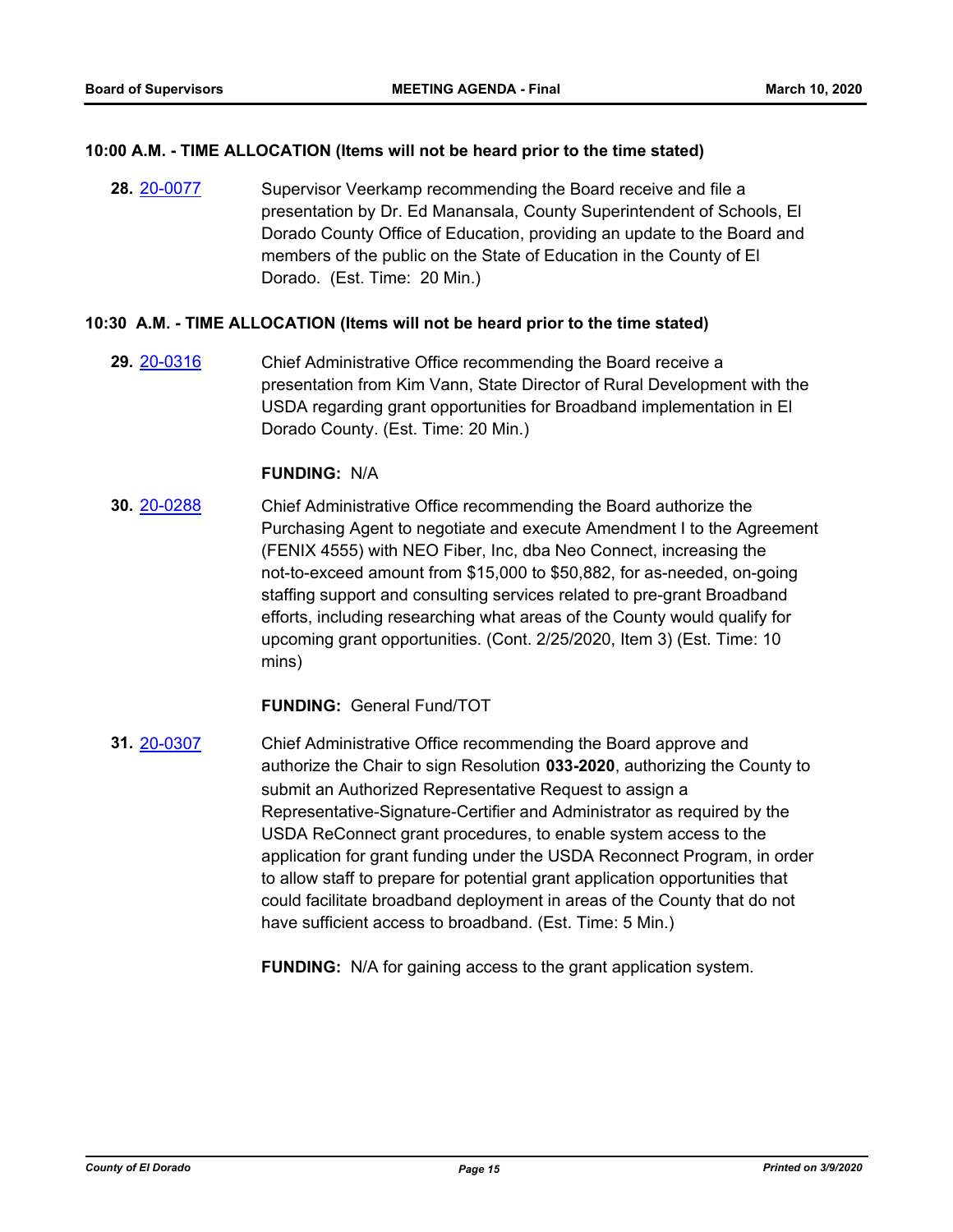#### **11:00 A.M. - TIME ALLOCATION (Items will not be heard prior to the time stated)**

**32.** [20-0081](http://eldorado.legistar.com/gateway.aspx?m=l&id=/matter.aspx?key=27286) Department of Transportation recommending the Board: 1) Receive and file a presentation by consultant FM3 Research of Key Findings of a County-wide survey regarding voter views of a potential transportation finance measure; and 2) Provide direction to staff regarding next steps, including approval for the Purchasing Agent to sign Agreement for Services 4710 with AMF Strategies Group for a not to exceed amount of \$40,000 for a four month term to provide a public outreach and education program for the Department of Transportation. (Est. Time: 1 Hr.)

**FUNDING:** Public Utility Franchise Fees.

#### **ITEMS TO/FROM SUPERVISORS**

#### **CAO UPDATE**

#### **ADJOURNMENT**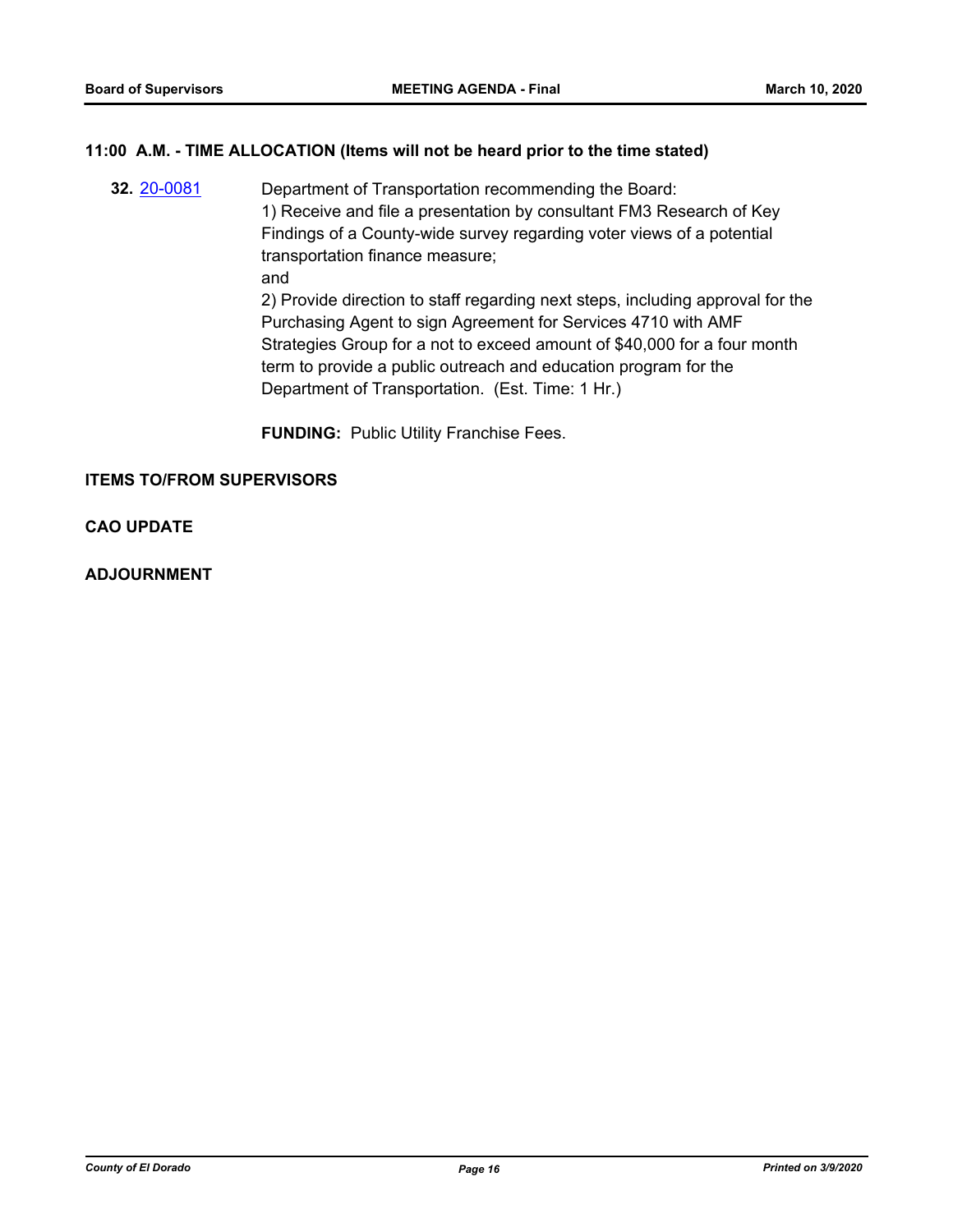## **CLOSED SESSION**

| 33. 20-0353 | <b>Pursuant to Government Code Section 54956.8 - Conference with</b>                       |
|-------------|--------------------------------------------------------------------------------------------|
|             | Real Property Negotiator: This body will hold a closed session to give                     |
|             | instructions to its negotiator regarding Mosquito Road Bridge                              |
|             | Replacement CIP No 77126 as follows:                                                       |
|             | 1) APN 084-030-015: Constance Owings, a single woman as her sole and<br>separate property; |
|             | 2) APN 084-030-014: Benjamin Sher, a married man, as his sole and<br>separate property;    |
|             | 3) APN 084-210-004: Richard Carter and Paula Carter, his wife, as joint<br>tenants; and    |
|             | 4) APN 084-030-045, -046: United States of America.                                        |
|             | Instructions to negotiator will concern price and terms of transfer or                     |
|             | payment for the purchase of property. The negotiator is Kyle Lassner,                      |
|             | Right-of-Way Supervisor, on behalf of El Dorado County and the negotiator                  |
|             | may negotiate with property owners or designated representative. (Est.<br>Time: 10 Min.)   |
| 34. 20-0358 | <b>Pursuant to Government Code Section 54957.6 - Conference with</b>                       |
|             | Labor Negotiator: County Negotiator: Director of Human Resources                           |
|             | and/or designee. Employee organizations: El Dorado County Employees'                       |
|             | Association representing employees in the Supervisory, Professional, and                   |
|             | General Bargaining Units; Operating Engineers Local No. 3 representing                     |
|             | employees in the Trades & Crafts Bargaining Unit; and El Dorado County                     |
|             | Probation Officers Association. (Est. Time: 20 Min.)                                       |
| 35. 20-0373 | Conference with Legal Counsel - Existing Litigation pursuant to                            |
|             | Government Code Section 54956.9(d)(1). Title: Operating Engineers Local                    |
|             | Union No. 3 v. County of El Dorado, Public Employment Relations Board                      |
|             | Charge No. SA-CE-1126-M. (Est. Time: 10 Min.)                                              |
| 36. 20-0308 | <b>Pursuant to Government Code Section 54957- Public Employee</b>                          |
|             | Performance Evaluation. Title: Director of Human Resources. (Est.                          |
|             | Time: 10 Min.)                                                                             |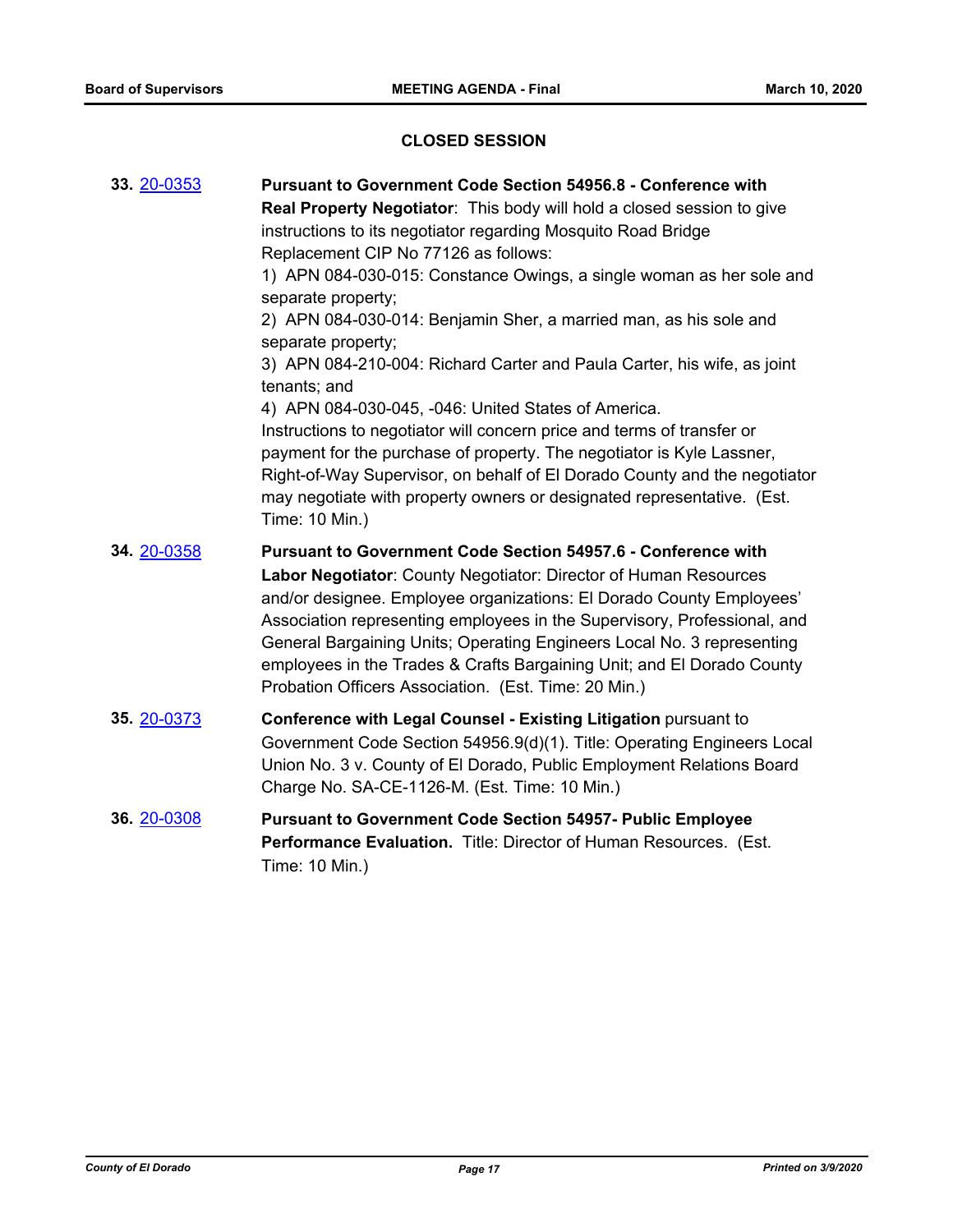On August 19, 2003, the Board adopted the following protocol: It is a requirement that all speakers, County staff and the public, when approaching the podium to make a visual presentation to the Board of Supervisors, must provide the Clerk with the appropriate number of hard copies of the presentation for Board members and the audience.